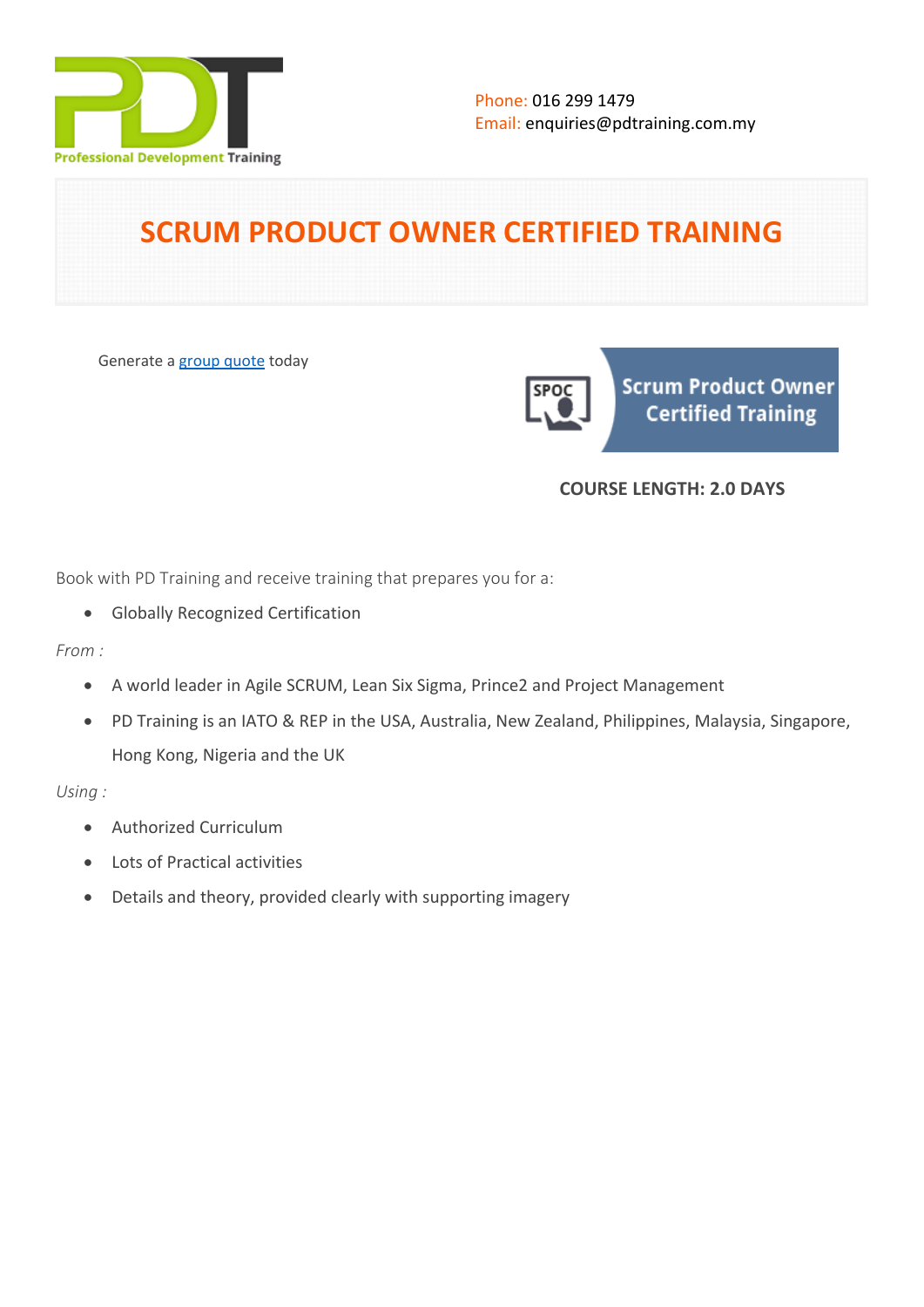# **SCRUM PRODUCT OWNER CERTIFIED TRAINING COURSE OUTLINE**

# **FOREWORD**

Scrum Product Owner Certified (SPOC™) certification exam is designed to confirm applicants practical and working knowledge of Scrum that equips them to handle the business aspects and stakeholders in an Agile Scrum environment.

Product Owner represents the interests of the stakeholders in the Scrum Team. Commonly called 'the voice of the customer', the Product Owner is responsible for ensuring clear communication of product or service functionality requirements. The Agile Scrum Product Owner also prioritizes the requirements from the point of view of an end user, for maximum business benefit, defines the Acceptance Criteria and ensures those criteria are met.

#### **OUTCOMES**

**In this course you will:**

- Be familiar with the concepts, advantages, and challenges of the Agile Scrum methodology.
- Be adept in handling the business aspects of the Scrum framework and stakeholder engagement.
- Be equipped with the knowledge needed to play the role of a Product Owner in their organizations and help their organizations adopt the Agile Scrum methodology. This knowledge will include a functional understanding of the other roles in Scrum.
- Have knowledge pertaining to and the ability to anticipate issues related to the practical implementation of Scrum.

#### **MODULES**

# **Lesson 1: Agile Overview**

- What is agile?
- Why use agile?
- The agile manifesto
- Principles of the agile manifesto
- Declaration of interdependence
- Traditional vs agile project management
- Topic quiz

#### **Lesson 2: Scrum Overview**

- Planning in scrum
- Scrum framework
- Scrum roles
- Scrum flow
- Topic quiz

#### **Lesson 3: Initiate Phase**

- Process : create project vision
- Process : identify scrum master and stakeholder(s)
- Process : form scrum team
- Process : develop epic(s)

# **Lesson 4: Plan and Estimate Phase**

- Process : create user stories
- Process: approve, estimate, and commit user stories
- Process : create tasks
- Process : estimate tasks